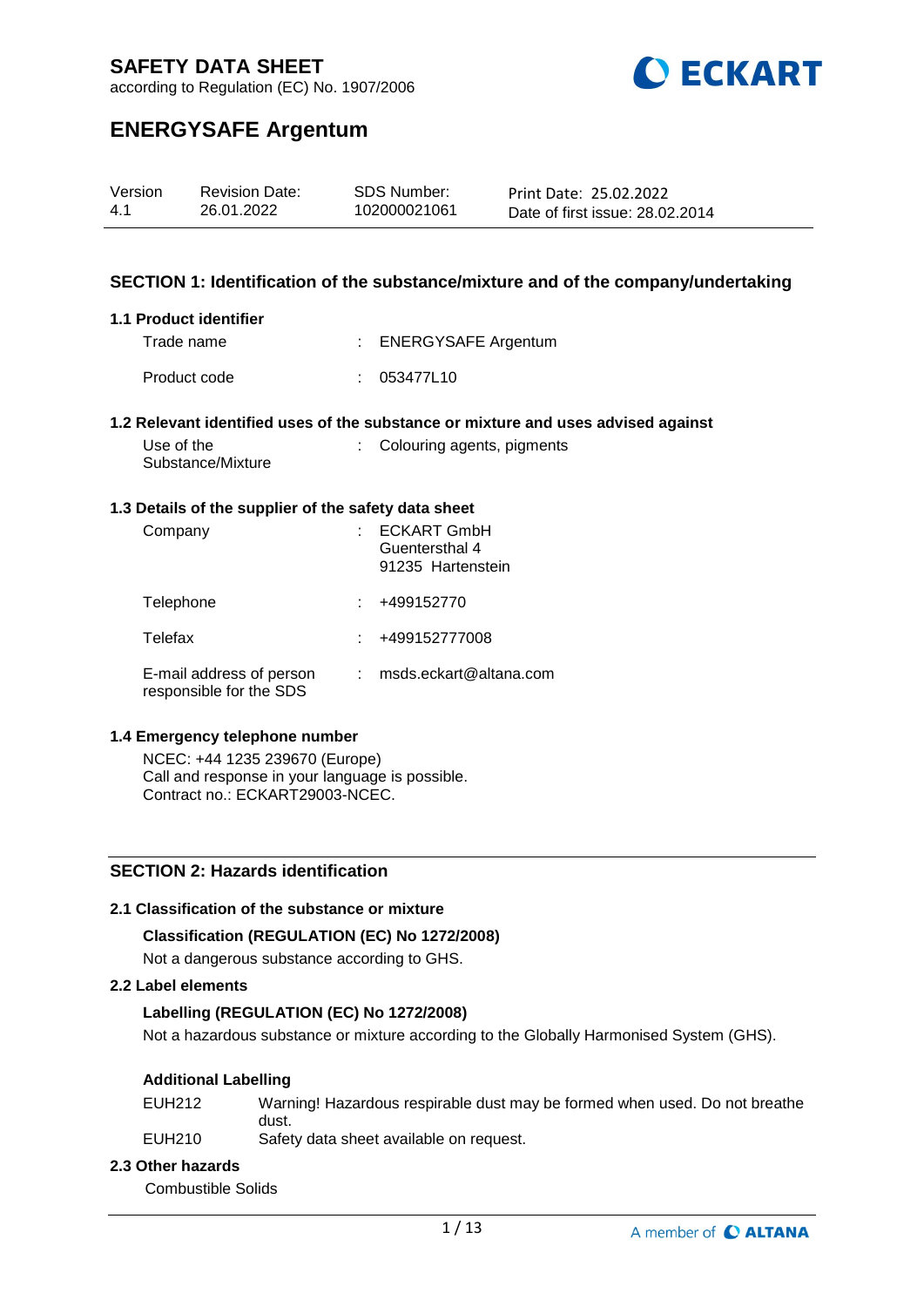

according to Regulation (EC) No. 1907/2006

# **ENERGYSAFE Argentum**

| Version | <b>Revision Date:</b> | SDS Number:  | Print Date: 25.02.2022          |
|---------|-----------------------|--------------|---------------------------------|
| -4.1    | 26.01.2022            | 102000021061 | Date of first issue: 28.02.2014 |

This substance/mixture contains no components considered to be either persistent, bioaccumulative and toxic (PBT), or very persistent and very bioaccumulative (vPvB) at levels of 0.1% or higher.

## **SECTION 3: Composition/information on ingredients**

### **3.2 Mixtures**

### **Hazardous components**

| Chemical name                                | CAS-No.                    | Classification         | Concentration |
|----------------------------------------------|----------------------------|------------------------|---------------|
|                                              | EC-No.                     | <b>REGULATION (EC)</b> | (% w/w)       |
|                                              | Index-No.                  | No 1272/2008           |               |
|                                              | <b>Registration number</b> |                        |               |
| aluminium powder (stabilised)                | 7429-90-5                  | Flam. Sol. 1; H228     | $>= 1 - < 10$ |
|                                              | 231-072-3                  |                        |               |
|                                              | 013-002-00-1               |                        |               |
|                                              | 01-2119529243-45           |                        |               |
| Substances with a workplace exposure limit : |                            |                        |               |
| Fluorphlogopite                              | 12003-38-2                 |                        | $>= 25 - 50$  |
| (Mg3K[AlF2O(SiO3)3])                         | 234-426-5                  |                        |               |
|                                              |                            |                        |               |

For explanation of abbreviations see section 16.

## **SECTION 4: First aid measures**

### **4.1 Description of first aid measures**

| General advice          | $\therefore$ Do not leave the victim unattended.                                                                                                                                |  |
|-------------------------|---------------------------------------------------------------------------------------------------------------------------------------------------------------------------------|--|
| If inhaled              | $:$ Remove to fresh air.<br>If unconscious, place in recovery position and seek medical<br>advice.<br>If symptoms persist, call a physician.                                    |  |
| In case of skin contact | : Wash off with soap and water.                                                                                                                                                 |  |
| In case of eye contact  | : Remove contact lenses.<br>If eye irritation persists, consult a specialist.                                                                                                   |  |
| If swallowed            | : Keep respiratory tract clear.<br>Do not give milk or alcoholic beverages.<br>Never give anything by mouth to an unconscious person.<br>If symptoms persist, call a physician. |  |

## **4.2 Most important symptoms and effects, both acute and delayed**

None known.

### **4.3 Indication of any immediate medical attention and special treatment needed**

This information is not available.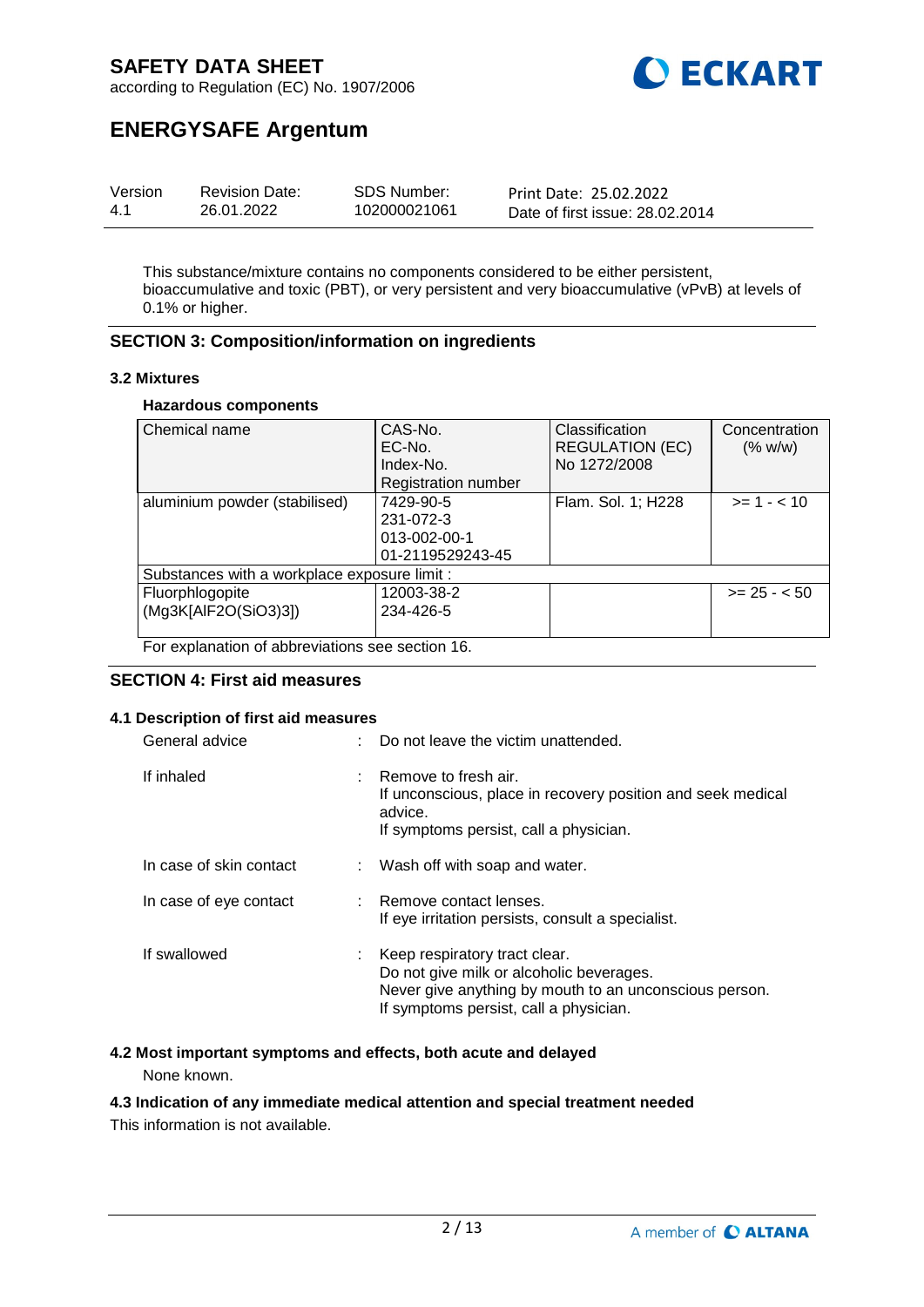

according to Regulation (EC) No. 1907/2006

# **ENERGYSAFE Argentum**

| Version | <b>Revision Date:</b> | SDS Number:  | Print Date: 25.02.2022          |
|---------|-----------------------|--------------|---------------------------------|
| 4.1     | 26.01.2022            | 102000021061 | Date of first issue: 28.02.2014 |

## **SECTION 5: Firefighting measures**

### **5.1 Extinguishing media**

| Suitable extinguishing media : Foam |                      |
|-------------------------------------|----------------------|
|                                     | Carbon dioxide (CO2) |
|                                     | ABC powder           |

### **5.2 Special hazards arising from the substance or mixture**

### **5.3 Advice for firefighters**

| Special protective equipment :<br>for firefighters |                     | Wear self-contained breathing apparatus for firefighting if<br>necessary.                                  |
|----------------------------------------------------|---------------------|------------------------------------------------------------------------------------------------------------|
| Further information                                | <b>Participants</b> | Use extinguishing measures that are appropriate to local<br>circumstances and the surrounding environment. |

## **SECTION 6: Accidental release measures**

|  |  |  |  |  | 6.1 Personal precautions, protective equipment and emergency procedures |  |
|--|--|--|--|--|-------------------------------------------------------------------------|--|
|  |  |  |  |  |                                                                         |  |

Personal precautions : Avoid dust formation.

### **6.2 Environmental precautions**

### **6.3 Methods and material for containment and cleaning up** Methods for cleaning up : Pick up and arrange disposal without creating dust. Sweep up and shovel.

### **6.4 Reference to other sections**

## **SECTION 7: Handling and storage**

| 7.1 Precautions for safe handling<br>Advice on safe handling                                                         |   | For personal protection see section 8.<br>Smoking, eating and drinking should be prohibited in the<br>application area. |
|----------------------------------------------------------------------------------------------------------------------|---|-------------------------------------------------------------------------------------------------------------------------|
| Advice on protection against<br>fire and explosion                                                                   | ÷ | Provide appropriate exhaust ventilation at places where dust<br>is formed.                                              |
| Hygiene measures                                                                                                     |   | : General industrial hygiene practice.                                                                                  |
| 7.2 Conditions for safe storage, including any incompatibilities<br>Requirements for storage<br>areas and containers |   | : Electrical installations / working materials must comply with<br>the technological safety standards.                  |

Keep in suitable, closed containers for disposal.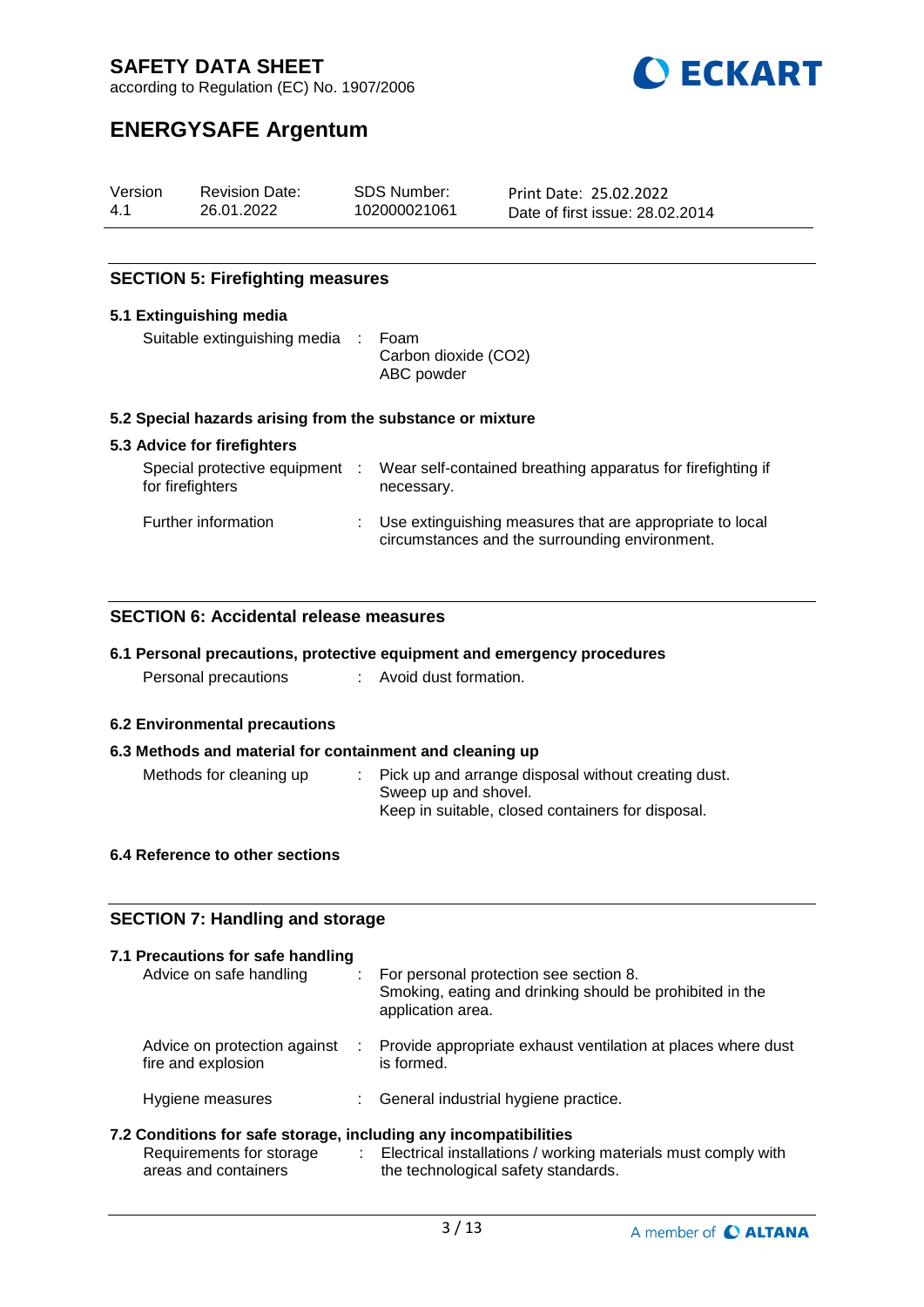

according to Regulation (EC) No. 1907/2006

# **ENERGYSAFE Argentum**

| Version<br>4.1 | <b>Revision Date:</b><br>26.01.2022                            | <b>SDS Number:</b><br>102000021061 | Print Date: 25.02.2022<br>Date of first issue: 28.02.2014 |
|----------------|----------------------------------------------------------------|------------------------------------|-----------------------------------------------------------|
|                | Advice on common storage                                       | ÷                                  | No materials to be especially mentioned.                  |
|                | Further information on<br>storage stability                    |                                    | No decomposition if stored and applied as directed.       |
|                | 7.3 Specific end use(s)<br>This information is not acceptable. |                                    |                                                           |

# This information is not available.

## **SECTION 8: Exposure controls/personal protection**

## **8.1 Control parameters**

## **Occupational Exposure Limits**

| Components                                 | CAS-No.        | Value type (Form<br>of exposure) | Control parameters                                                                                                                                                                                                                                                                                                                                                                                                                                                                                                                                                                                                                                                                                                                                                                                                                                                                                                                                                                                                                                                                                                                                                                                                                                                                                                                                                                                                                                                                                                                                                                                                                                                                                                                                                                                    | <b>Basis</b> |
|--------------------------------------------|----------------|----------------------------------|-------------------------------------------------------------------------------------------------------------------------------------------------------------------------------------------------------------------------------------------------------------------------------------------------------------------------------------------------------------------------------------------------------------------------------------------------------------------------------------------------------------------------------------------------------------------------------------------------------------------------------------------------------------------------------------------------------------------------------------------------------------------------------------------------------------------------------------------------------------------------------------------------------------------------------------------------------------------------------------------------------------------------------------------------------------------------------------------------------------------------------------------------------------------------------------------------------------------------------------------------------------------------------------------------------------------------------------------------------------------------------------------------------------------------------------------------------------------------------------------------------------------------------------------------------------------------------------------------------------------------------------------------------------------------------------------------------------------------------------------------------------------------------------------------------|--------------|
| Fluorphlogopite<br>(Mg3K[AlF2O(SiO3)<br>3] | 12003-38-<br>2 | <b>TWA</b>                       | $2.5 \text{ mg/m}$ 3<br>(Fluorine)                                                                                                                                                                                                                                                                                                                                                                                                                                                                                                                                                                                                                                                                                                                                                                                                                                                                                                                                                                                                                                                                                                                                                                                                                                                                                                                                                                                                                                                                                                                                                                                                                                                                                                                                                                    | 2000/39/EC   |
| Further information                        | Indicative     |                                  |                                                                                                                                                                                                                                                                                                                                                                                                                                                                                                                                                                                                                                                                                                                                                                                                                                                                                                                                                                                                                                                                                                                                                                                                                                                                                                                                                                                                                                                                                                                                                                                                                                                                                                                                                                                                       |              |
| titanium dioxide                           | 13463-67-<br>7 | TWA (inhalable<br>dust)          | $10$ mg/m $3$                                                                                                                                                                                                                                                                                                                                                                                                                                                                                                                                                                                                                                                                                                                                                                                                                                                                                                                                                                                                                                                                                                                                                                                                                                                                                                                                                                                                                                                                                                                                                                                                                                                                                                                                                                                         | GB EH40      |
| Further information                        |                | exposure limit should be used.   | For the purposes of these limits, respirable dust and inhalable dust are<br>those fractions of airborne dust which will be collected when sampling is<br>undertaken in accordance with the methods described in MDHS14/4<br>General methods for sampling and gravimetric analysis or respirable,<br>thoracic and inhalable aerosols., The COSHH definition of a substance<br>hazardous to health includes dust of any kind when present at a<br>concentration in air equal to or greater than 10 mg.m-3 8-hour TWA of<br>inhalable dust or 4 mg.m-3 8-hour TWA of respirable dust. This means that<br>any dust will be subject to COSHH if people are exposed to dust above<br>these levels. Some dusts have been assigned specific WELs and exposure<br>to these must comply with the appropriate limits., Most industrial dusts<br>contain particles of a wide range of sizes. The behaviour, deposition and<br>fate of any particular particle after entry into the human respiratory system,<br>and the body response that it elicits, depend on the nature and size of the<br>particle. HSE distinguishes two size fractions for limit-setting purposes<br>termed 'inhalable' and 'respirable'., Inhalable dust approximates to the<br>fraction of airborne material that enters the nose and mouth during breathing<br>and is therefore available for deposition in the respiratory tract. Respirable<br>dust approximates to the fraction that penetrates to the gas exchange region<br>of the lung. Fuller definitions and explanatory material are given in<br>MDHS14/4., Where dusts contain components that have their own assigned<br>WEL, all the relevant limits should be complied with., Where no specific<br>short-term exposure limit is listed, a figure three times the long-term |              |
|                                            |                | TWA (Inhalable)                  | $10 \text{ mg/m}$ 3                                                                                                                                                                                                                                                                                                                                                                                                                                                                                                                                                                                                                                                                                                                                                                                                                                                                                                                                                                                                                                                                                                                                                                                                                                                                                                                                                                                                                                                                                                                                                                                                                                                                                                                                                                                   | GB EH40      |
| Further information                        |                |                                  | The COSHH definition of a substance hazardous to health includes dust of<br>any kind when present at a concentration in air equal to or greater than 10<br>mg.m-3 8-hour TWA of inhalable dust or 4 mg.m-3 8-hour TWA of respirable<br>dust. This means that any dust will be subject to COSHH if people are<br>exposed to dust above these levels. Some dusts have been assigned                                                                                                                                                                                                                                                                                                                                                                                                                                                                                                                                                                                                                                                                                                                                                                                                                                                                                                                                                                                                                                                                                                                                                                                                                                                                                                                                                                                                                     |              |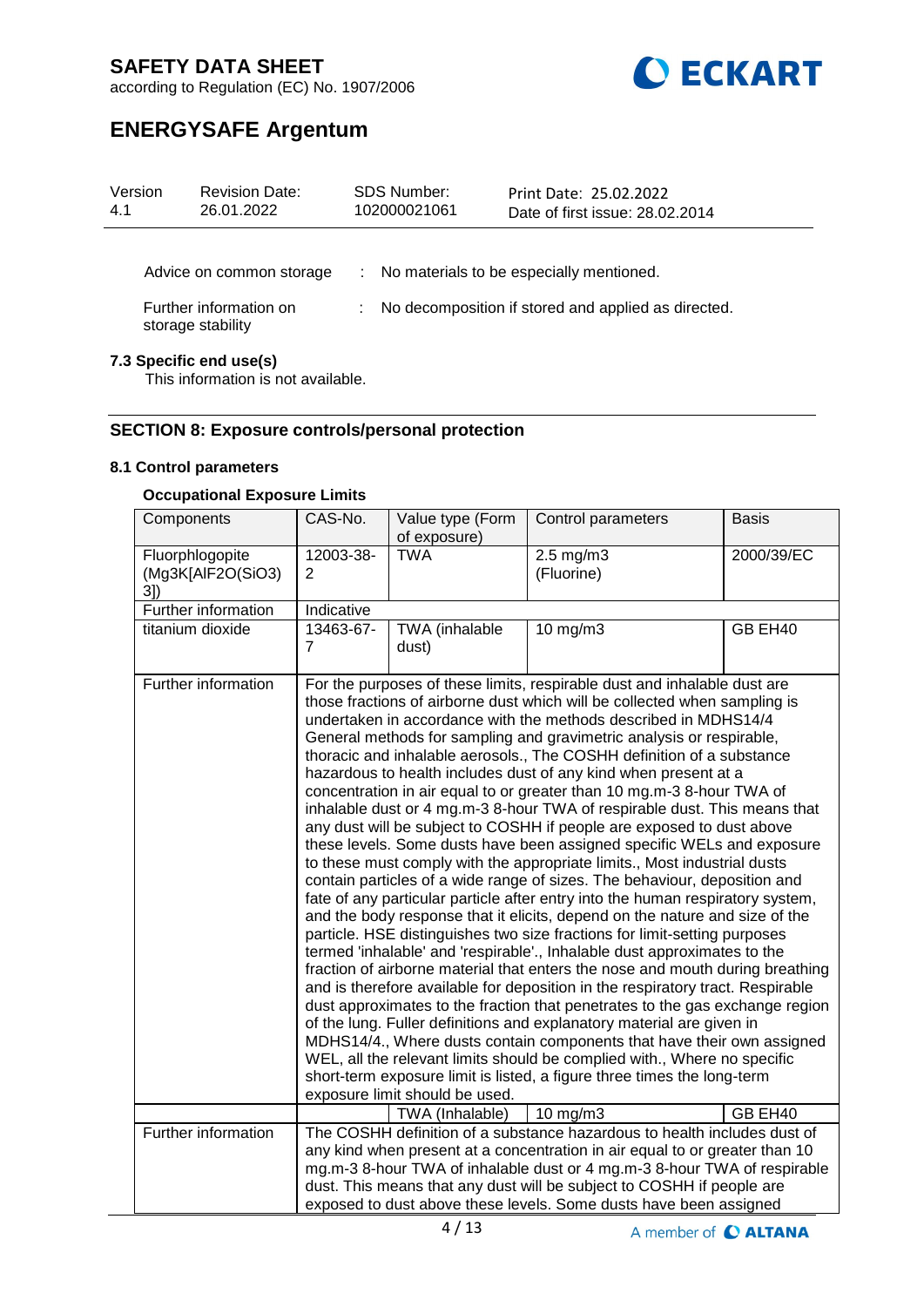

according to Regulation (EC) No. 1907/2006

# **ENERGYSAFE Argentum**

| Version | <b>Revision Date:</b> | SDS Number:  | Print Date: 25.02.2022          |  |
|---------|-----------------------|--------------|---------------------------------|--|
| 4.1     | 26.01.2022            | 102000021061 | Date of first issue: 28,02,2014 |  |

|                                  | specific WELs and exposure to these must comply with the appropriate<br>limits., Where no specific short-term exposure limit is listed, a figure three |                                                                 |                                                                                                                                                                                                                                                                                                                                                                                                                                                                                                                                                                                                                                                                                                                                                                                                                                                                                                                                                                                                                                                                                                                                                                                                                                                                                                                                                                                                                                                                                                                                                                                                                                                                                                                                                                                                       |         |  |  |
|----------------------------------|--------------------------------------------------------------------------------------------------------------------------------------------------------|-----------------------------------------------------------------|-------------------------------------------------------------------------------------------------------------------------------------------------------------------------------------------------------------------------------------------------------------------------------------------------------------------------------------------------------------------------------------------------------------------------------------------------------------------------------------------------------------------------------------------------------------------------------------------------------------------------------------------------------------------------------------------------------------------------------------------------------------------------------------------------------------------------------------------------------------------------------------------------------------------------------------------------------------------------------------------------------------------------------------------------------------------------------------------------------------------------------------------------------------------------------------------------------------------------------------------------------------------------------------------------------------------------------------------------------------------------------------------------------------------------------------------------------------------------------------------------------------------------------------------------------------------------------------------------------------------------------------------------------------------------------------------------------------------------------------------------------------------------------------------------------|---------|--|--|
|                                  | times the long-term exposure limit should be used.<br><b>TWA (Respirable</b><br>GB EH40<br>$4$ mg/m $3$                                                |                                                                 |                                                                                                                                                                                                                                                                                                                                                                                                                                                                                                                                                                                                                                                                                                                                                                                                                                                                                                                                                                                                                                                                                                                                                                                                                                                                                                                                                                                                                                                                                                                                                                                                                                                                                                                                                                                                       |         |  |  |
|                                  |                                                                                                                                                        | dust)                                                           |                                                                                                                                                                                                                                                                                                                                                                                                                                                                                                                                                                                                                                                                                                                                                                                                                                                                                                                                                                                                                                                                                                                                                                                                                                                                                                                                                                                                                                                                                                                                                                                                                                                                                                                                                                                                       |         |  |  |
| Further information              |                                                                                                                                                        |                                                                 | For the purposes of these limits, respirable dust and inhalable dust are<br>those fractions of airborne dust which will be collected when sampling is<br>undertaken in accordance with the methods described in MDHS14/4<br>General methods for sampling and gravimetric analysis or respirable,<br>thoracic and inhalable aerosols., The COSHH definition of a substance<br>hazardous to health includes dust of any kind when present at a<br>concentration in air equal to or greater than 10 mg.m-3 8-hour TWA of<br>inhalable dust or 4 mg.m-3 8-hour TWA of respirable dust. This means that<br>any dust will be subject to COSHH if people are exposed to dust above<br>these levels. Some dusts have been assigned specific WELs and exposure<br>to these must comply with the appropriate limits., Most industrial dusts<br>contain particles of a wide range of sizes. The behaviour, deposition and<br>fate of any particular particle after entry into the human respiratory system,<br>and the body response that it elicits, depend on the nature and size of the<br>particle. HSE distinguishes two size fractions for limit-setting purposes<br>termed 'inhalable' and 'respirable'., Inhalable dust approximates to the<br>fraction of airborne material that enters the nose and mouth during breathing<br>and is therefore available for deposition in the respiratory tract. Respirable<br>dust approximates to the fraction that penetrates to the gas exchange region<br>of the lung. Fuller definitions and explanatory material are given in<br>MDHS14/4., Where dusts contain components that have their own assigned<br>WEL, all the relevant limits should be complied with., Where no specific<br>short-term exposure limit is listed, a figure three times the long-term |         |  |  |
|                                  |                                                                                                                                                        | exposure limit should be used.<br><b>TWA (Respirable</b>        | $4$ mg/m $3$                                                                                                                                                                                                                                                                                                                                                                                                                                                                                                                                                                                                                                                                                                                                                                                                                                                                                                                                                                                                                                                                                                                                                                                                                                                                                                                                                                                                                                                                                                                                                                                                                                                                                                                                                                                          | GB EH40 |  |  |
| Further information              |                                                                                                                                                        | fraction)<br>times the long-term exposure limit should be used. | The COSHH definition of a substance hazardous to health includes dust of<br>any kind when present at a concentration in air equal to or greater than 10<br>mg.m-3 8-hour TWA of inhalable dust or 4 mg.m-3 8-hour TWA of respirable<br>dust. This means that any dust will be subject to COSHH if people are<br>exposed to dust above these levels. Some dusts have been assigned<br>specific WELs and exposure to these must comply with the appropriate<br>limits., Where no specific short-term exposure limit is listed, a figure three                                                                                                                                                                                                                                                                                                                                                                                                                                                                                                                                                                                                                                                                                                                                                                                                                                                                                                                                                                                                                                                                                                                                                                                                                                                           |         |  |  |
| aluminium powder<br>(stabilised) | 7429-90-5                                                                                                                                              | TWA (Inhalable)                                                 | $10$ mg/m $3$                                                                                                                                                                                                                                                                                                                                                                                                                                                                                                                                                                                                                                                                                                                                                                                                                                                                                                                                                                                                                                                                                                                                                                                                                                                                                                                                                                                                                                                                                                                                                                                                                                                                                                                                                                                         | GB EH40 |  |  |
| Further information              |                                                                                                                                                        | times the long-term exposure limit should be used.              | The COSHH definition of a substance hazardous to health includes dust of<br>any kind when present at a concentration in air equal to or greater than 10<br>mg.m-3 8-hour TWA of inhalable dust or 4 mg.m-3 8-hour TWA of respirable<br>dust. This means that any dust will be subject to COSHH if people are<br>exposed to dust above these levels. Some dusts have been assigned<br>specific WELs and exposure to these must comply with the appropriate<br>limits., Where no specific short-term exposure limit is listed, a figure three                                                                                                                                                                                                                                                                                                                                                                                                                                                                                                                                                                                                                                                                                                                                                                                                                                                                                                                                                                                                                                                                                                                                                                                                                                                           |         |  |  |
|                                  |                                                                                                                                                        | <b>TWA (Respirable</b><br>fraction)                             | $4$ mg/m $3$                                                                                                                                                                                                                                                                                                                                                                                                                                                                                                                                                                                                                                                                                                                                                                                                                                                                                                                                                                                                                                                                                                                                                                                                                                                                                                                                                                                                                                                                                                                                                                                                                                                                                                                                                                                          | GB EH40 |  |  |
| Further information              |                                                                                                                                                        |                                                                 | The COSHH definition of a substance hazardous to health includes dust of                                                                                                                                                                                                                                                                                                                                                                                                                                                                                                                                                                                                                                                                                                                                                                                                                                                                                                                                                                                                                                                                                                                                                                                                                                                                                                                                                                                                                                                                                                                                                                                                                                                                                                                              |         |  |  |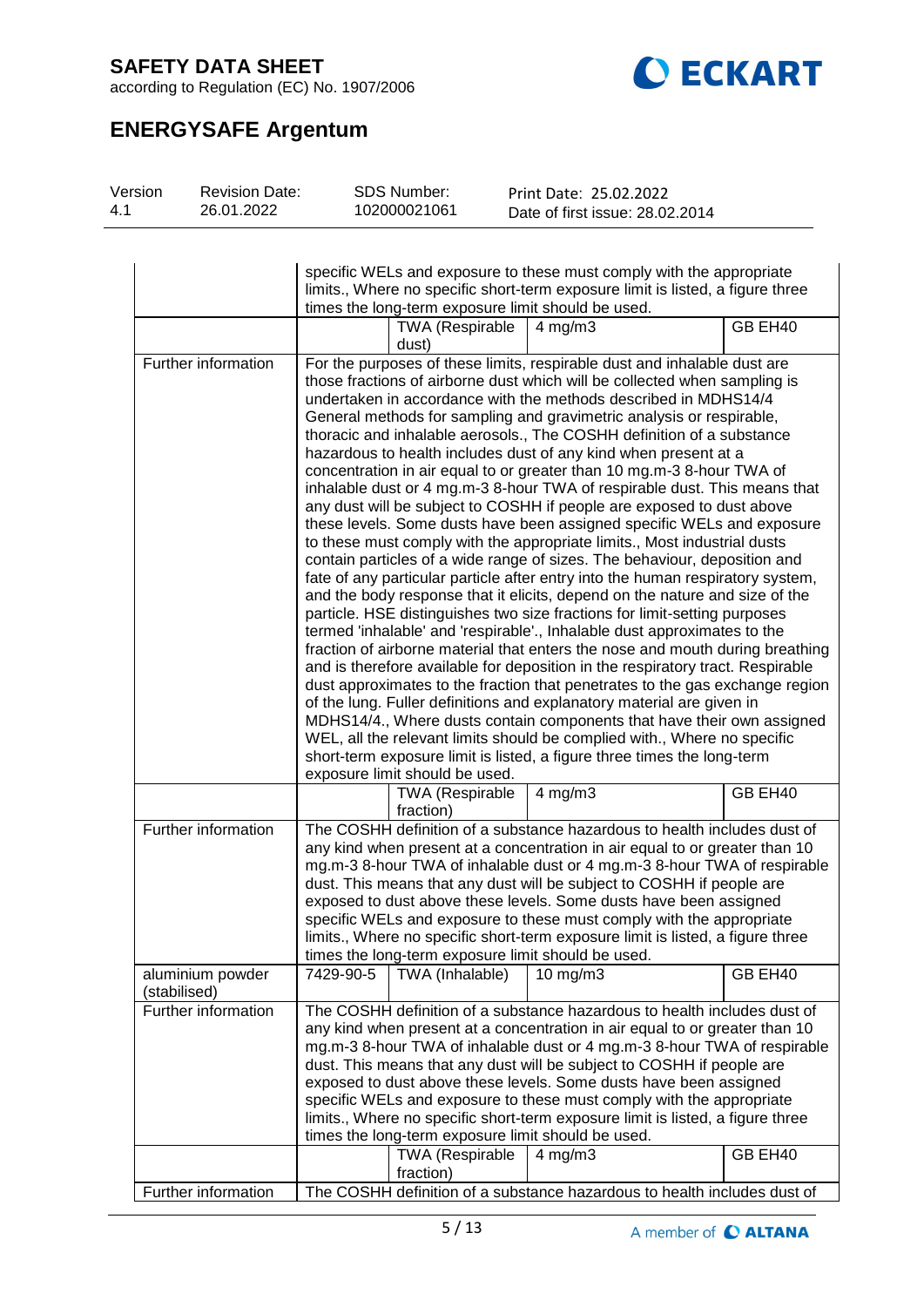



# **ENERGYSAFE Argentum**

| Version<br>4.1 | <b>Revision Date:</b><br>26.01.2022 | <b>SDS Number:</b><br>102000021061 | Print Date: 25.02.2022<br>Date of first issue: 28.02.2014                                                                                                                                                                                                                                                                                                                                                                                                                                                                                                                                                                                                                                                                                                                                                                                                                                                                                                                                                                                                                                                                                                                                                                                                                                                                                                                                                                                                                                                                                                                                                                                                                                                                                                                                             |  |
|----------------|-------------------------------------|------------------------------------|-------------------------------------------------------------------------------------------------------------------------------------------------------------------------------------------------------------------------------------------------------------------------------------------------------------------------------------------------------------------------------------------------------------------------------------------------------------------------------------------------------------------------------------------------------------------------------------------------------------------------------------------------------------------------------------------------------------------------------------------------------------------------------------------------------------------------------------------------------------------------------------------------------------------------------------------------------------------------------------------------------------------------------------------------------------------------------------------------------------------------------------------------------------------------------------------------------------------------------------------------------------------------------------------------------------------------------------------------------------------------------------------------------------------------------------------------------------------------------------------------------------------------------------------------------------------------------------------------------------------------------------------------------------------------------------------------------------------------------------------------------------------------------------------------------|--|
|                |                                     |                                    | any kind when present at a concentration in air equal to or greater than 10<br>mg.m-3 8-hour TWA of inhalable dust or 4 mg.m-3 8-hour TWA of respirable<br>dust. This means that any dust will be subject to COSHH if people are<br>exposed to dust above these levels. Some dusts have been assigned<br>specific WELs and exposure to these must comply with the appropriate<br>limits., Where no specific short-term exposure limit is listed, a figure three<br>times the long-term exposure limit should be used.                                                                                                                                                                                                                                                                                                                                                                                                                                                                                                                                                                                                                                                                                                                                                                                                                                                                                                                                                                                                                                                                                                                                                                                                                                                                                 |  |
|                |                                     | TWA (inhalable<br>dust)            | GB EH40<br>$10$ mg/m $3$                                                                                                                                                                                                                                                                                                                                                                                                                                                                                                                                                                                                                                                                                                                                                                                                                                                                                                                                                                                                                                                                                                                                                                                                                                                                                                                                                                                                                                                                                                                                                                                                                                                                                                                                                                              |  |
|                | Further information                 | exposure limit should be used.     | For the purposes of these limits, respirable dust and inhalable dust are<br>those fractions of airborne dust which will be collected when sampling is<br>undertaken in accordance with the methods described in MDHS14/4<br>General methods for sampling and gravimetric analysis or respirable,<br>thoracic and inhalable aerosols., The COSHH definition of a substance<br>hazardous to health includes dust of any kind when present at a<br>concentration in air equal to or greater than 10 mg.m-3 8-hour TWA of<br>inhalable dust or 4 mg.m-3 8-hour TWA of respirable dust. This means that<br>any dust will be subject to COSHH if people are exposed to dust above<br>these levels. Some dusts have been assigned specific WELs and exposure<br>to these must comply with the appropriate limits., Most industrial dusts<br>contain particles of a wide range of sizes. The behaviour, deposition and<br>fate of any particular particle after entry into the human respiratory system,<br>and the body response that it elicits, depend on the nature and size of the<br>particle. HSE distinguishes two size fractions for limit-setting purposes<br>termed 'inhalable' and 'respirable'., Inhalable dust approximates to the<br>fraction of airborne material that enters the nose and mouth during breathing<br>and is therefore available for deposition in the respiratory tract. Respirable<br>dust approximates to the fraction that penetrates to the gas exchange region<br>of the lung. Fuller definitions and explanatory material are given in<br>MDHS14/4., Where dusts contain components that have their own assigned<br>WEL, all the relevant limits should be complied with., Where no specific<br>short-term exposure limit is listed, a figure three times the long-term |  |
|                |                                     | <b>TWA (Respirable</b><br>dust)    | GB EH40<br>$4$ mg/m $3$                                                                                                                                                                                                                                                                                                                                                                                                                                                                                                                                                                                                                                                                                                                                                                                                                                                                                                                                                                                                                                                                                                                                                                                                                                                                                                                                                                                                                                                                                                                                                                                                                                                                                                                                                                               |  |
|                | Further information                 |                                    | For the purposes of these limits, respirable dust and inhalable dust are<br>those fractions of airborne dust which will be collected when sampling is<br>undertaken in accordance with the methods described in MDHS14/4<br>General methods for sampling and gravimetric analysis or respirable,<br>thoracic and inhalable aerosols., The COSHH definition of a substance<br>hazardous to health includes dust of any kind when present at a<br>concentration in air equal to or greater than 10 mg.m-3 8-hour TWA of<br>inhalable dust or 4 mg.m-3 8-hour TWA of respirable dust. This means that<br>any dust will be subject to COSHH if people are exposed to dust above<br>these levels. Some dusts have been assigned specific WELs and exposure<br>to these must comply with the appropriate limits., Most industrial dusts<br>contain particles of a wide range of sizes. The behaviour, deposition and<br>fate of any particular particle after entry into the human respiratory system,<br>and the body response that it elicits, depend on the nature and size of the<br>particle. HSE distinguishes two size fractions for limit-setting purposes<br>termed 'inhalable' and 'respirable'., Inhalable dust approximates to the<br>fraction of airborne material that enters the nose and mouth during breathing                                                                                                                                                                                                                                                                                                                                                                                                                                                                             |  |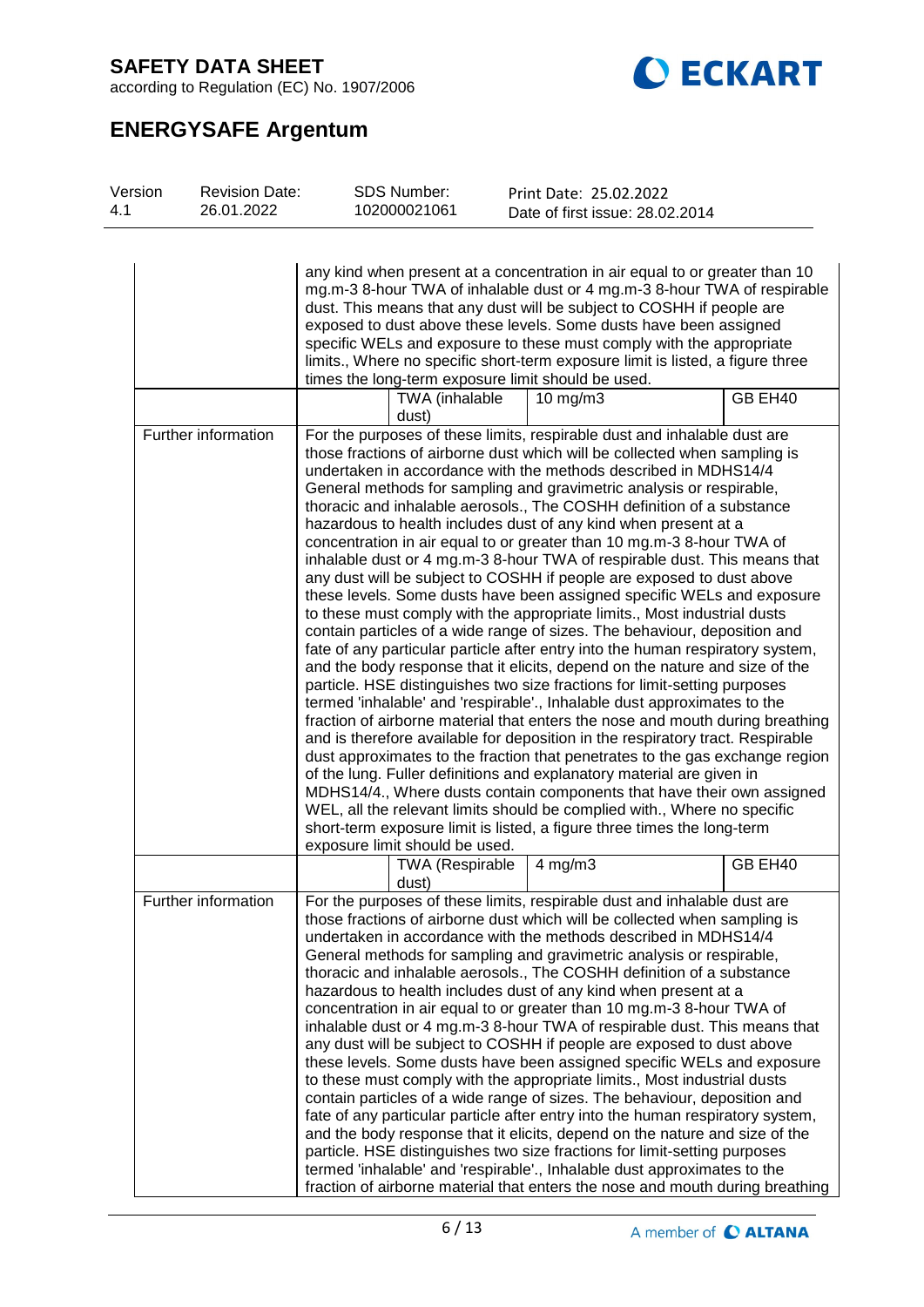

according to Regulation (EC) No. 1907/2006

# **ENERGYSAFE Argentum**

| Version | <b>Revision Date:</b> | <b>SDS Number:</b> | Print Date: 25.02.2022          |
|---------|-----------------------|--------------------|---------------------------------|
| 4.1     | 26.01.2022            | 102000021061       | Date of first issue: 28.02.2014 |

and is therefore available for deposition in the respiratory tract. Respirable dust approximates to the fraction that penetrates to the gas exchange region of the lung. Fuller definitions and explanatory material are given in MDHS14/4., Where dusts contain components that have their own assigned WEL, all the relevant limits should be complied with., Where no specific short-term exposure limit is listed, a figure three times the long-term exposure limit should be used.

#### **Derived No Effect Level (DNEL) according to Regulation (EC) No. 1907/2006:**

| Substance name                         | End Use          | Exposure routes | Potential health<br>effects   | Value                   |
|----------------------------------------|------------------|-----------------|-------------------------------|-------------------------|
| Fluorphlogopite<br>(Mg3K[AlF2O(SiO3)3] | <b>Consumers</b> | Ingestion       | Long-term systemic<br>effects | 62.5 mg/kg              |
| aluminium powder<br>(stabilised)       | Workers          | Inhalation      | Long-term local<br>effects    | $3.72 \,\mathrm{mg/m3}$ |
|                                        | Consumers        | Oral            | Long-term systemic<br>effects | $3.95$ mg/kg            |
|                                        | Workers          | Inhalation      | Long-term systemic<br>effects | $3.72 \,\mathrm{mg/m3}$ |

### **Predicted No Effect Concentration (PNEC) according to Regulation (EC) No. 1907/2006:**

| Substance name                | <b>Environmental Compartment</b> | Value             |
|-------------------------------|----------------------------------|-------------------|
| aluminium powder (stabilised) | Fresh water                      | $0.0749$ ma/l     |
|                               | clarification plant              | $20 \text{ mg/l}$ |

#### **8.2 Exposure controls**

# **Personal protective equipment** Eye protection : Safety glasses Skin and body protection : Protective suit Respiratory protection : No personal respiratory protective equipment normally required.

### **SECTION 9: Physical and chemical properties**

#### **9.1 Information on basic physical and chemical properties**

| Appearance      | : solid                                       |
|-----------------|-----------------------------------------------|
| Colour          | : silver                                      |
| Odour           | : No data available                           |
| Odour Threshold | : No data available                           |
| pH              | : substance/mixture is non-soluble (in water) |
| Freezing point  | : No data available                           |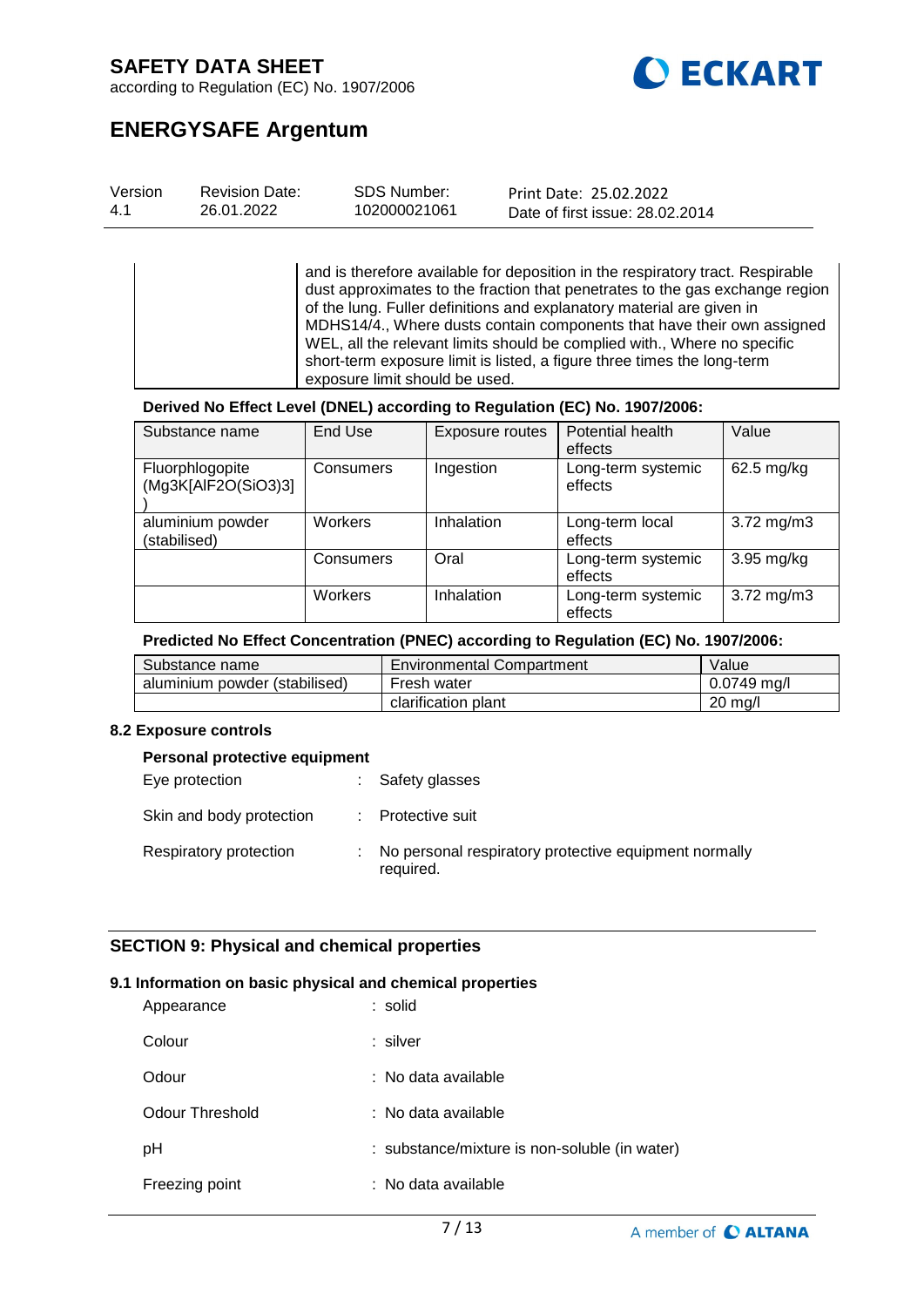according to Regulation (EC) No. 1907/2006



# **ENERGYSAFE Argentum**

| Version<br>4.1 |                     | <b>Revision Date:</b><br>26.01.2022                 | <b>SDS Number:</b><br>102000021061 | Print Date: 25.02.2022<br>Date of first issue: 28.02.2014 |
|----------------|---------------------|-----------------------------------------------------|------------------------------------|-----------------------------------------------------------|
|                |                     |                                                     |                                    |                                                           |
|                |                     | Boiling point/boiling range                         | : No data available                |                                                           |
|                | Flash point         |                                                     | : No data available                |                                                           |
|                |                     | Evaporation rate                                    | : No data available                |                                                           |
|                |                     | Flammability (solid, gas)                           | : Combustible Solids               |                                                           |
|                | Self-ignition       |                                                     | : No data available                |                                                           |
|                |                     | Auto-ignition temperature                           | : No data available                |                                                           |
|                |                     | Smoldering temperature                              | : No data available                |                                                           |
|                |                     | Decomposition temperature                           | : No data available                |                                                           |
|                |                     | <b>Explosive properties</b>                         | : No data available                |                                                           |
|                |                     | Oxidizing properties                                | : No data available                |                                                           |
|                |                     | Upper explosion limit / Upper<br>flammability limit | : No data available                |                                                           |
|                |                     | Lower explosion limit / Lower<br>flammability limit | : No data available                |                                                           |
|                |                     | Vapour pressure                                     | : No data available                |                                                           |
|                |                     | Relative vapour density                             | : No data available                |                                                           |
|                |                     | Relative density                                    | : No data available                |                                                           |
|                | Density             |                                                     | : No data available                |                                                           |
|                | <b>Bulk density</b> |                                                     | : No data available                |                                                           |
|                |                     | Water solubility                                    | : No data available                |                                                           |
|                |                     | Solubility in other solvents                        | : No data available                |                                                           |
|                | octanol/water       | Partition coefficient: n-                           | : No data available                |                                                           |
|                |                     | Decomposition temperature                           | : No data available                |                                                           |
|                |                     | Viscosity, dynamic                                  | : No data available                |                                                           |
|                |                     | Viscosity, kinematic                                | : No data available                |                                                           |
|                | Flow time           |                                                     | : No data available                |                                                           |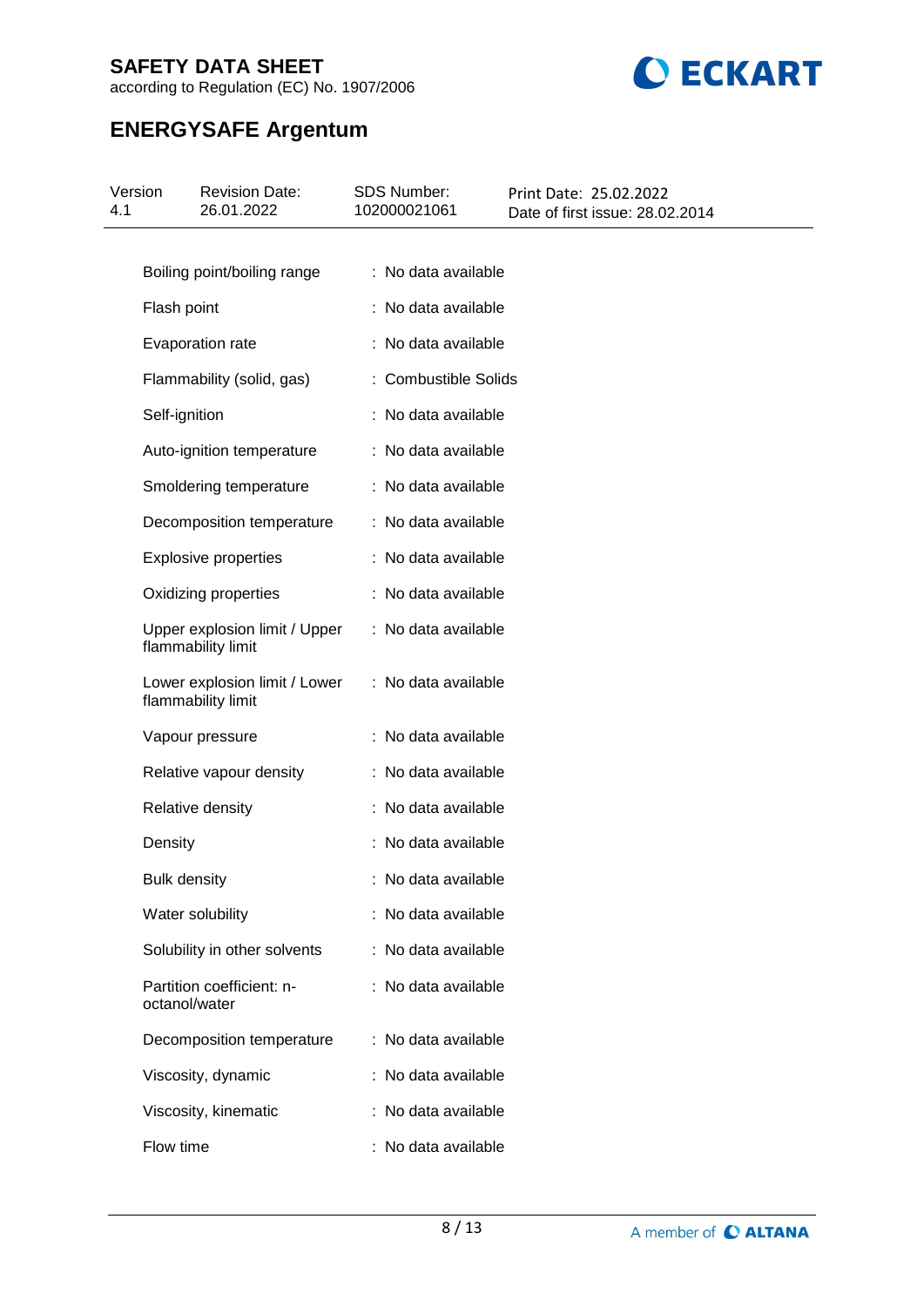

according to Regulation (EC) No. 1907/2006

# **ENERGYSAFE Argentum**

| Version | <b>Revision Date:</b> | SDS Number:  | Print Date: 25.02.2022          |
|---------|-----------------------|--------------|---------------------------------|
| $-4.1$  | 26.01.2022            | 102000021061 | Date of first issue: 28.02.2014 |

### **9.2 Other information**

No data available

### **SECTION 10: Stability and reactivity**

#### **10.1 Reactivity**

No decomposition if stored and applied as directed.

### **10.2 Chemical stability**

No decomposition if stored and applied as directed.

### **10.3 Possibility of hazardous reactions**

| Hazardous reactions | Stable under recommended storage conditions. |
|---------------------|----------------------------------------------|
|                     | No hazards to be specially mentioned.        |

## **10.4 Conditions to avoid**

| Conditions to avoid | No data available |
|---------------------|-------------------|
|                     |                   |

### **10.5 Incompatible materials**

### **10.6 Hazardous decomposition products**

| Contact with water or humid | : This information is not available. |
|-----------------------------|--------------------------------------|
| air                         |                                      |

Thermal decomposition : This information is not available.

## **SECTION 11: Toxicological information**

### **11.1 Information on toxicological effects**

### **Acute toxicity**

Not classified based on available information.

### **Components:**

### **aluminium powder (stabilised):**

Acute inhalation toxicity : LC50 (Rat): > 5 mg/l

Exposure time: 4 h Test atmosphere: dust/mist

### **Skin corrosion/irritation**

Not classified based on available information.

### **Serious eye damage/eye irritation**

Not classified based on available information.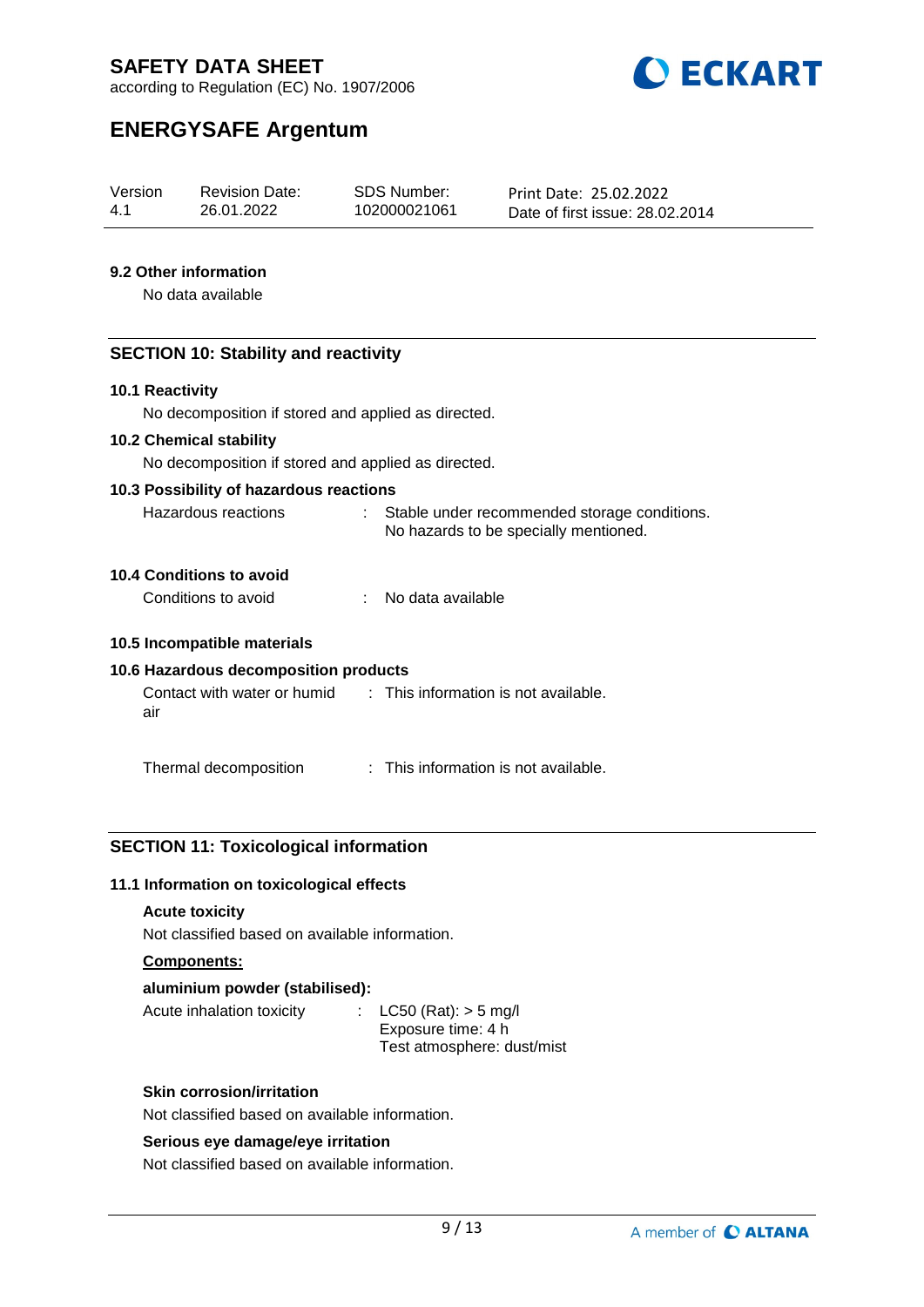

according to Regulation (EC) No. 1907/2006

# **ENERGYSAFE Argentum**

| Version<br>4.1 | <b>Revision Date:</b><br>26.01.2022            | <b>SDS Number:</b><br>102000021061 | Print Date: 25.02.2022<br>Date of first issue: 28.02.2014 |
|----------------|------------------------------------------------|------------------------------------|-----------------------------------------------------------|
|                | Respiratory or skin sensitisation              |                                    |                                                           |
|                | <b>Skin sensitisation</b>                      |                                    |                                                           |
|                | Not classified based on available information. |                                    |                                                           |
|                | <b>Respiratory sensitisation</b>               |                                    |                                                           |
|                | Not classified based on available information. |                                    |                                                           |
|                | <b>Germ cell mutagenicity</b>                  |                                    |                                                           |
|                | Not classified based on available information. |                                    |                                                           |
|                | Carcinogenicity                                |                                    |                                                           |
|                | Not classified based on available information. |                                    |                                                           |
|                | <b>Reproductive toxicity</b>                   |                                    |                                                           |
|                | Not classified based on available information. |                                    |                                                           |
|                | <b>STOT - single exposure</b>                  |                                    |                                                           |
|                | Not classified based on available information. |                                    |                                                           |
|                | <b>STOT - repeated exposure</b>                |                                    |                                                           |
|                | Not classified based on available information. |                                    |                                                           |
|                | <b>Aspiration toxicity</b>                     |                                    |                                                           |
|                | Not classified based on available information. |                                    |                                                           |
|                | <b>Further information</b>                     |                                    |                                                           |
| Product:       |                                                |                                    |                                                           |
|                | Remarks: No data available                     |                                    |                                                           |

## **SECTION 12: Ecological information**

### **12.1 Toxicity**

No data available

**12.2 Persistence and degradability**

No data available

**12.3 Bioaccumulative potential**

No data available

### **12.4 Mobility in soil**

No data available

### **12.5 Results of PBT and vPvB assessment**

## **Product:**

Assessment : This substance/mixture contains no components considered to be either persistent, bioaccumulative and toxic (PBT), or very persistent and very bioaccumulative (vPvB) at levels of 0.1% or higher..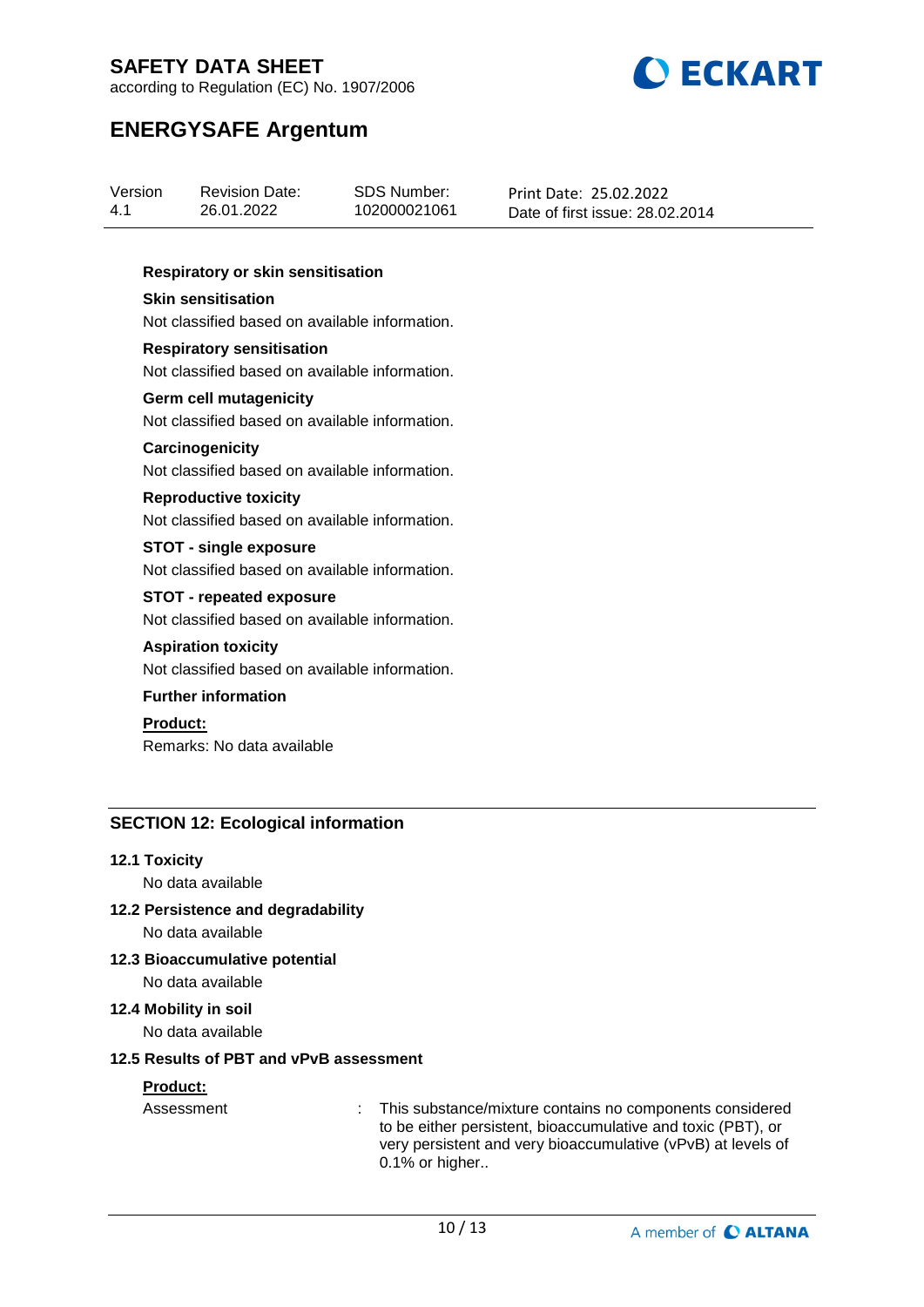

according to Regulation (EC) No. 1907/2006

# **ENERGYSAFE Argentum**

| Version<br>4.1                                            | <b>Revision Date:</b><br>26.01.2022                     |   | <b>SDS Number:</b><br>102000021061 | Print Date: 25.02.2022<br>Date of first issue: 28.02.2014                                                              |
|-----------------------------------------------------------|---------------------------------------------------------|---|------------------------------------|------------------------------------------------------------------------------------------------------------------------|
|                                                           | 12.6 Other adverse effects                              |   |                                    |                                                                                                                        |
|                                                           | <b>Product:</b><br>Additional ecological<br>information | ÷ | No data available                  |                                                                                                                        |
|                                                           | Components:                                             |   |                                    |                                                                                                                        |
|                                                           | Fluorphlogopite (Mg3K[AlF2O(SiO3)3]):                   |   |                                    |                                                                                                                        |
| No data available<br>Additional ecological<br>information |                                                         |   |                                    |                                                                                                                        |
|                                                           |                                                         |   |                                    |                                                                                                                        |
|                                                           | <b>SECTION 13: Disposal considerations</b>              |   |                                    |                                                                                                                        |
|                                                           | European Waste Catalogue<br>European Waste Catalogue    |   | containing hazardous substances    | : 12 01 04 - non-ferrous metal dust and particles<br>10 03 21 - other particulates and dust (including ball-mill dust) |
|                                                           | 13.1 Waste treatment methods                            |   |                                    |                                                                                                                        |
|                                                           | Contaminated packaging                                  |   |                                    | Empty containers should be taken to an approved waste                                                                  |

handling site for recycling or disposal.

## **SECTION 14: Transport information**

#### **14.1 UN number**

### **14.2 UN proper shipping name**

- **14.3 Transport hazard class(es)**
- **14.4 Packing group**

## **14.5 Environmental hazards**

#### **14.6 Special precautions for user**

Remarks : Not classified as dangerous in the meaning of transport regulations.

### **14.7 Transport in bulk according to Annex II of Marpol and the IBC Code**

Not applicable for product as supplied.

## **SECTION 15: Regulatory information**

### **15.1 Safety, health and environmental regulations/legislation specific for the substance or mixture**

REACH - Candidate List of Substances of Very High : Not applicable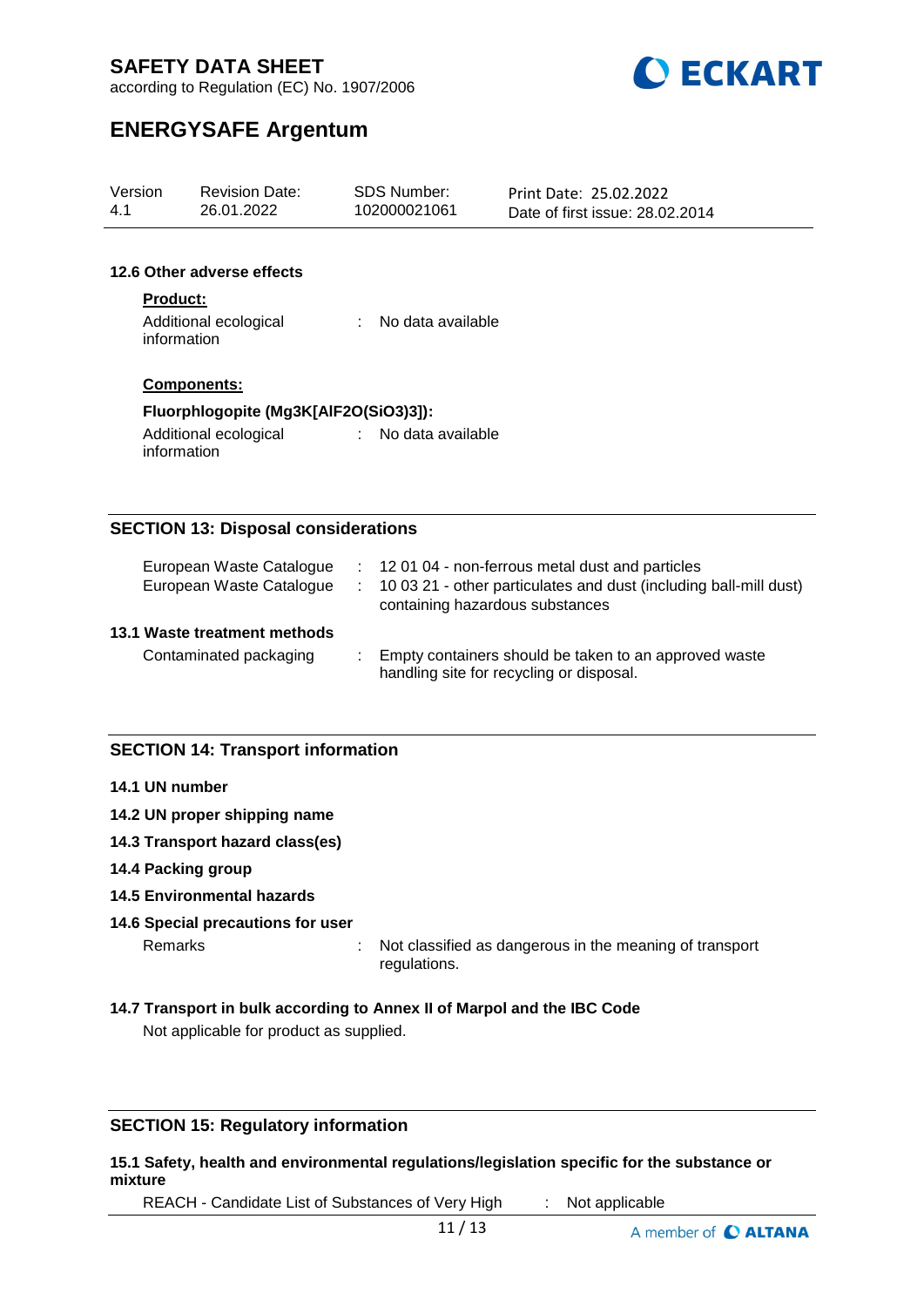

according to Regulation (EC) No. 1907/2006

# **ENERGYSAFE Argentum**

| Version<br>4.1 | <b>Revision Date:</b><br>26.01.2022                                                                                                                  | SDS Number:<br>102000021061 |    | Print Date: 25.02.2022<br>Date of first issue: 28.02.2014                                                                               |
|----------------|------------------------------------------------------------------------------------------------------------------------------------------------------|-----------------------------|----|-----------------------------------------------------------------------------------------------------------------------------------------|
|                | Concern for Authorisation (Article 59).                                                                                                              |                             |    |                                                                                                                                         |
|                | Regulation (EC) No 1005/2009 on substances that<br>deplete the ozone layer                                                                           |                             |    | Not applicable                                                                                                                          |
|                | Regulation (EU) 2019/1021 on persistent organic<br>pollutants (recast)                                                                               |                             | ÷. | Not applicable                                                                                                                          |
| (Annex XIV)    | UK REACH List of substances subject to authorisation                                                                                                 |                             | ÷. | Not applicable                                                                                                                          |
|                | REACH - Restrictions on the manufacture, placing on<br>the market and use of certain dangerous substances,<br>preparations and articles (Annex XVII) |                             |    | Conditions of restriction for the<br>following entries should be<br>considered:<br>aluminium powder (stabilised)<br>(Number on list 40) |

### **15.2 Chemical safety assessment**

### **SECTION 16: Other information**

| <b>Full text of H-Statements</b>        |          |                                                                                                                       |  |  |
|-----------------------------------------|----------|-----------------------------------------------------------------------------------------------------------------------|--|--|
| H <sub>228</sub>                        | <b>A</b> | Flammable solid.                                                                                                      |  |  |
| <b>Full text of other abbreviations</b> |          |                                                                                                                       |  |  |
| Flam. Sol.                              | t.       | Flammable solids                                                                                                      |  |  |
| 2000/39/EC                              |          | Europe. Commission Directive 2000/39/EC establishing a first<br>list of indicative occupational exposure limit values |  |  |
| GB EH40                                 |          | : UK. EH40 WEL - Workplace Exposure Limits                                                                            |  |  |
| 2000/39/EC / TWA                        |          | : Limit Value - eight hours                                                                                           |  |  |
| GB EH40 / TWA                           |          | Long-term exposure limit (8-hour TWA reference period)                                                                |  |  |

ADN - European Agreement concerning the International Carriage of Dangerous Goods by Inland Waterways; ADR - European Agreement concerning the International Carriage of Dangerous Goods by Road; AIIC - Australian Inventory of Industrial Chemicals; ASTM - American Society for the Testing of Materials; bw - Body weight; CLP - Classification Labelling Packaging Regulation; Regulation (EC) No 1272/2008; CMR - Carcinogen, Mutagen or Reproductive Toxicant; DIN - Standard of the German Institute for Standardisation; DSL - Domestic Substances List (Canada); ECHA - European Chemicals Agency; EC-Number - European Community number; ECx -Concentration associated with x% response; ELx - Loading rate associated with x% response; EmS - Emergency Schedule; ENCS - Existing and New Chemical Substances (Japan); ErCx - Concentration associated with x% growth rate response; GHS - Globally Harmonized System; GLP - Good Laboratory Practice; IARC - International Agency for Research on Cancer; IATA - International Air Transport Association; IBC - International Code for the Construction and Equipment of Ships carrying Dangerous Chemicals in Bulk; IC50 - Half maximal inhibitory concentration; ICAO - International Civil Aviation Organization; IECSC - Inventory of Existing Chemical Substances in China; IMDG - International Maritime Dangerous Goods; IMO - International Maritime Organization; ISHL - Industrial Safety and Health Law (Japan); ISO - International Organisation for Standardization; KECI - Korea Existing Chemicals Inventory; LC50 - Lethal Concentration to 50 % of a test population; LD50 - Lethal Dose to 50% of a test population (Median Lethal Dose); MARPOL - International Convention for the Prevention of